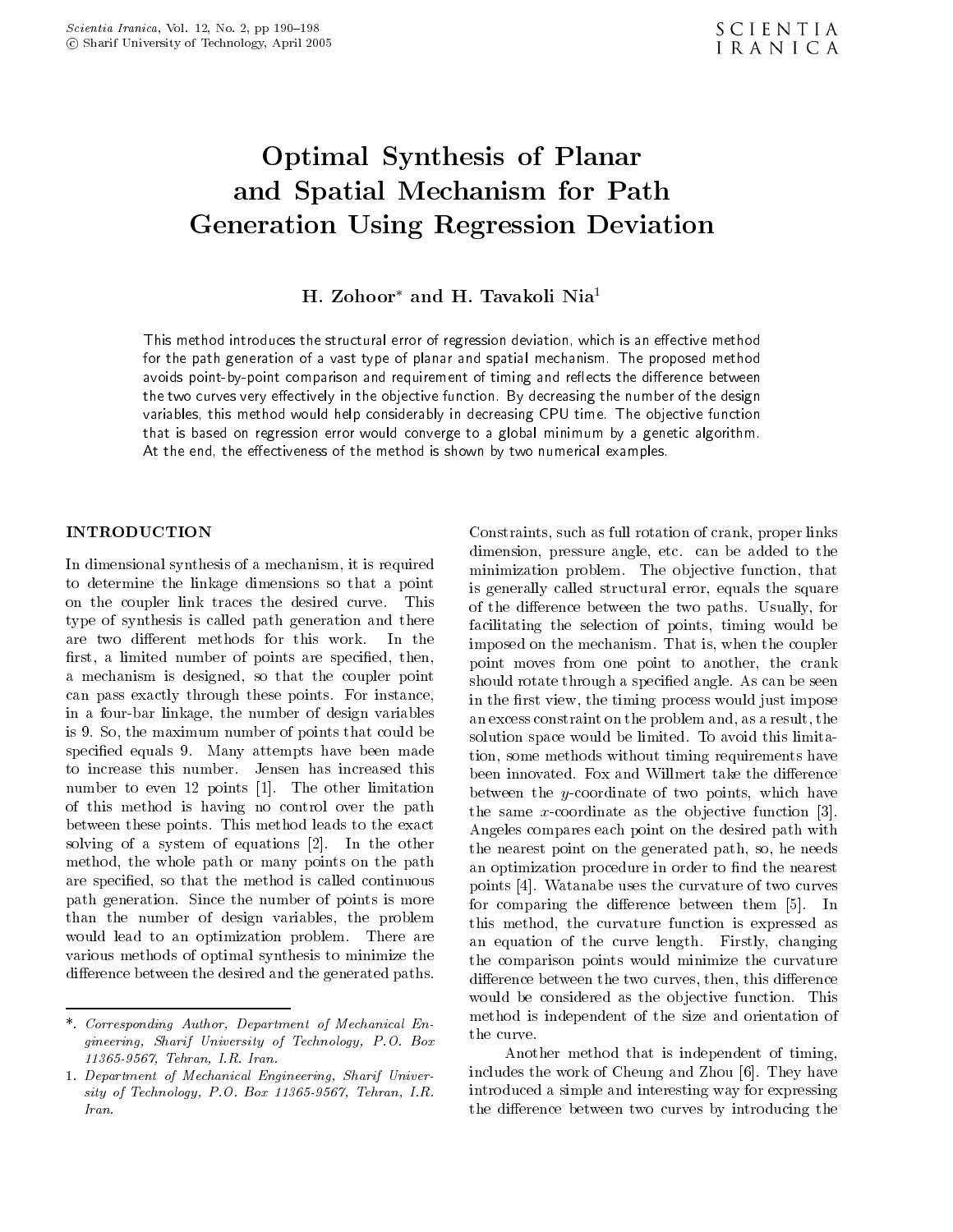concept of the orientation structural error of the fixed link- In this method the xed link would be uncon strained and the coupler point is constrained to move on the desired path- As the coupler point moves the xed link would have some orientation- The ob jective function is regarded as the difference of the maximum and minimum orientation.

Structural error is a highly nonlinear function, so, in addition to an efficient method, one needs a proper optimization procedure- and Chedmail used the Chedmail used and Chedmail used and Chedmail used and Chedmail u a genetic algorithm to select a robot, which should trace a given path among some obstacles - Cheung and Zhou also used a genetic algorithm to minimize the structural error -

In this paper, a kind of continuous synthesis method is proposed that is independent of timing requirements-in the structure is the structure of the structure is the structural error in the structural error equal to the regression deviation for some specified points- a repointing on the type of mechanism circular change or linear regression is used-

### STRUCTURAL ERROR OF REGRESSION DEVIATION

#### Crank-Rocker Linkage

A crank rocker linkage is shown in Figure -When link  $AB$  rotates a full turn around point  $A$ , point  $M$ traces a closed path K- and the full rotation link about  $\sim$ are shown in Figure - It can be seen that in a case of the seen that in a case of the seen that in a case of the see where two links are collinear, point  $M$  is located at a maximum distance from point  $A$  and, in the other case, it is at a minimum distance from point  $A$ .

So, if curve  $K$  and point  $A$  are definite, the length of links  $\mathbb{L}_\mu$  and  $\mathbb{L}_\mu$  and  $\mathbb{L}_\mu$  are following by the following  $\mathbb{L}_\mu$ 



r igure 1. Urank-rocker innkage.



**Figure 2.** Minimum and maximum distances.

equations

$$
L_1 + L_5 = R_{\text{max}},\tag{1}
$$

$$
|L_1 - L_5| = R_{\min},\t\t(2)
$$

where  $R_{\text{max}}$  and  $R_{\text{min}}$  are the maximum and minimum distances from point A to curve K respectively. The curve K respectively-based on the curve K respectively-based on the curve K respectivelypoint <sup>A</sup> lies outside the curve K L - L and if point <sup>A</sup> lies inside the curve then L - L-

In the proposed method, the independent variables are the x and y coordinates of point  $A$ , the length of links and the second line are the second contracts and the second second and the second second second second definite, by moving point  $M$  on the specified points on the curve, corresponding point,  $C$ , can be determined. If the linkage is the one that has drawn the desired curve, then points  $C_i$  should lie on the circumference of a circle whose center is point D and whose radius equals L-, so the deviation of points C from a circle obtained obtained obtained obtained obtained obtained obtained o by circular regression can be regarded as the ob jective function- The corresponding necessary calculations for determining point C, corresponding to point M, are as follows

$$
\theta_1 = \tan^{-1} \left( \frac{y_M - y_A}{x_M - x_A} \right)
$$
  
 
$$
\pm \cos^{-1} \left( \frac{L_1^2 + (x_M - x_A)^2 + (y_M - y_A)^2 - L_5^2}{2L_1 \sqrt{(x_M - x_A)^2 + (y_M - y_A)^2}} \right),
$$
 (3)

$$
\theta_5 = \tan^{-1} \left( \frac{y_M - y_A - L_1 \sin \theta_1}{x_M - x_A - L_1 \cos \theta_1} \right). \tag{4}
$$

The - in Equation corresponds to the rotational direction of link  $AB$  and, also, to the distance of point A to point  $M$  that is increasing or decreasing.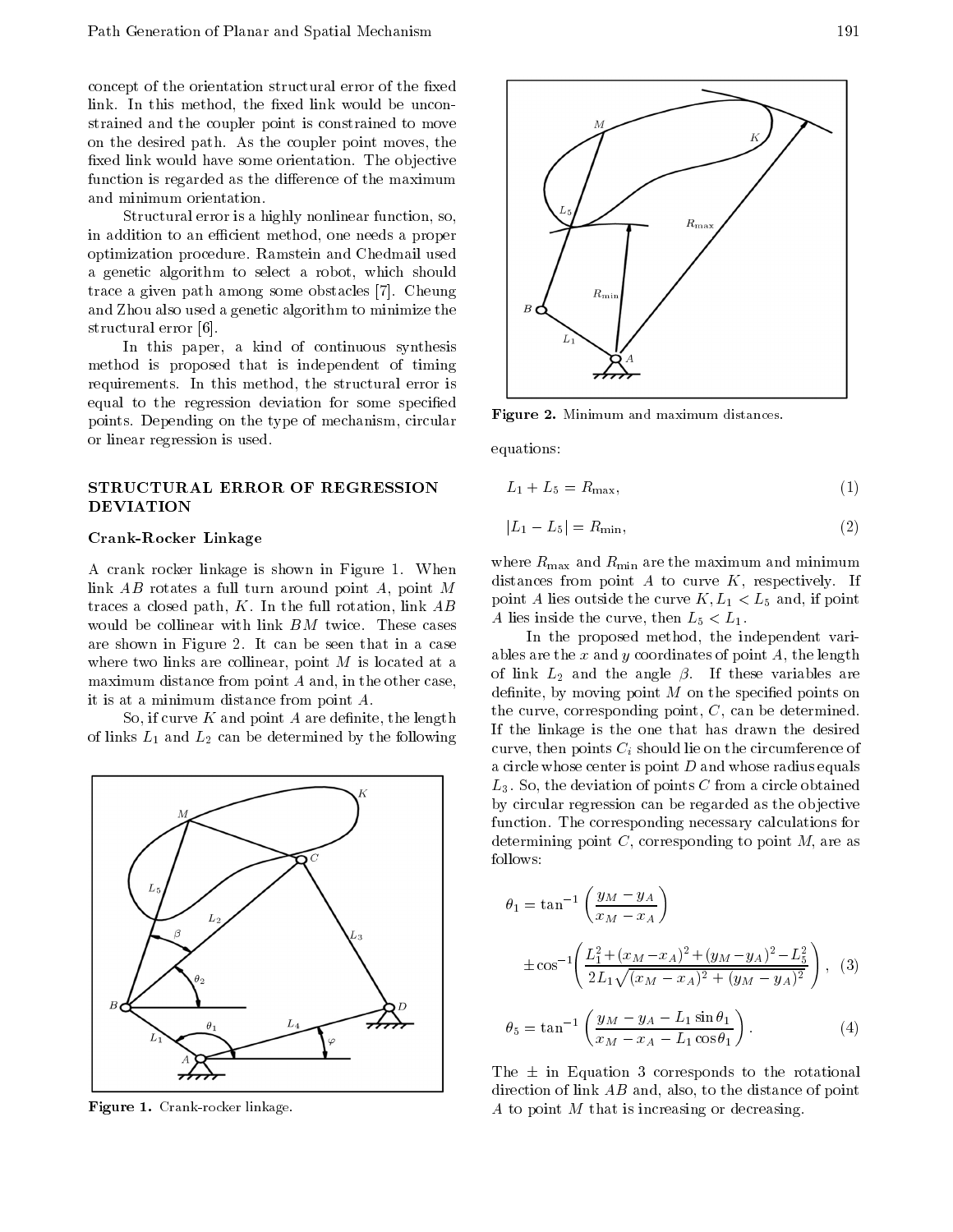Obtaining the value of  $\theta_5$ , one has:

$$
\theta_2 = \theta_5 - \beta. \tag{5}
$$

So, the coordinates of point  $C$  can be obtained as follows

$$
x_C = x_A + L_1 \cos \theta_1 + L_2 \cos \theta_2, \tag{6}
$$

$$
y_C = y_A + L_1 \sin \theta_1 + L_2 \sin \theta_2. \tag{7}
$$

Now, there are a number of points  $C$  that are determined and it is necessary to obtain the best circle that passes through them circular regression- Assume that the coordinate of the center of the desired circle is a b and the radius is radius in R-tag and the radius is readius in the best circle it means the best circle it that the sum of the distances of the points from the circle is minimum-function shown in the following function shown in the following function shown in the following function shown in the following function shown in the following function shown in the following function sho be minimized

$$
dist = \sum_{i=1}^{n} \left( \sqrt{(x_i - a)^2 + (y_i - b)^2} - R \right)^2, \tag{8}
$$

where  $x_i$  and  $y_i$  are the coordinates of the desired points. There is no analytical method to obtain the unknown  $a, b$  and  $R$ . So, one should use an optimization procedure- a b and R for a b and R for a b and R for a b and R for a b and R for a b and R for a the best circle, the value of the objective function is equated to the value of function dist-

It is obvious that by finding an analytical method for circular regression, the CPU time of the main program should decrease considerably-

Four independent variables are needed to obtain a mechanism which which are all the street of the common  $\cap$  . Then the mechanism, one should be confident that point  $B$ rotates uniformly on a circle, so, if the crank rotates clockwise, the following constraint should be satisfied:

$$
g_1(i) = \theta_{1,i+1} - \theta_{1,i} \le 0, \qquad i = 1, \cdots, n-1.
$$
 (9)

Otherwise, if the crank rotates counterclockwise, one should have

$$
g_2(i) = \theta_{1,i} - \theta_{1,i+1} \le 0, \qquad i = 1, \cdots, n-1. \tag{10}
$$

Another constraint is for the full turn of the crank, that is

$$
g_3 = L_1 + L_4 - L_2 - L_3 < 0. \tag{11}
$$

#### Slider-Crank Linkage

A slidercrank linkage is shown in Figure -If the points of curve  $K$  and point  $A$  are definite, as discussed in the previous section, the length of the links,  $L_1$  and L- can be determined easily by Equations and -

In this method, independent variables are  $x$  and y coordinates of point A, angle  $\beta$  and the length of link



г igure ә. әнаег-стапк никаgе.

L-- If these variables are known by moving point M on the specified points on the curve,  $K$ , the corresponding points City can be obtained in the linkage is the canonic called the one of the o that has drawn the desired curve, then points  $C_i$  should lie on a straight line that is line d- If the deviation of  $C_i$  from the curve is less, the curve that is generated by the linkage is closer to the desired curve- So the ob jective function is dened as the deviation of points  $C_i$  from the best straight line that passes through points  $C_i$ .

In the previous section, it was illustrated how to determine points  $C_i$  that are correspondent to points mit is the second calculations are similar for similar for state  $\mathcal{L}$ linkage and are omitted- Now it is necessary to nd the best straight line that passes through points Ci - This line can be obtained easily by an analytical method-Suppose the equation of the best line is y axb- The best line means the line that minimizes the following function dist

$$
dist = \sum_{i=1}^{n} (ax_i + b - y_i)^2.
$$
 (12)

Since this line is supposed to be the best line, one should have

$$
\frac{\partial \text{dist}}{\partial a} = \sum_{i=1}^{n} \left[ 2a(ax_i + b - y_i) \right] = 0,\tag{13}
$$

$$
\frac{\partial \text{dist}}{\partial b} = \sum_{i=1}^{n} \left[ 2(ax_i + b - y_i) \right] = 0. \tag{14}
$$

Unknowns are  $a$  and  $b$ ; solving the above equations, they can be determined as follows

$$
a = \frac{\overline{xy} - \overline{xy}}{\overline{x^2} - (\overline{x})^2},\tag{15}
$$

$$
b = \frac{\overline{x^2}\overline{y} - \overline{x}\overline{x}\overline{y}}{\overline{x^2} - (\overline{x})^2}.
$$
 (16)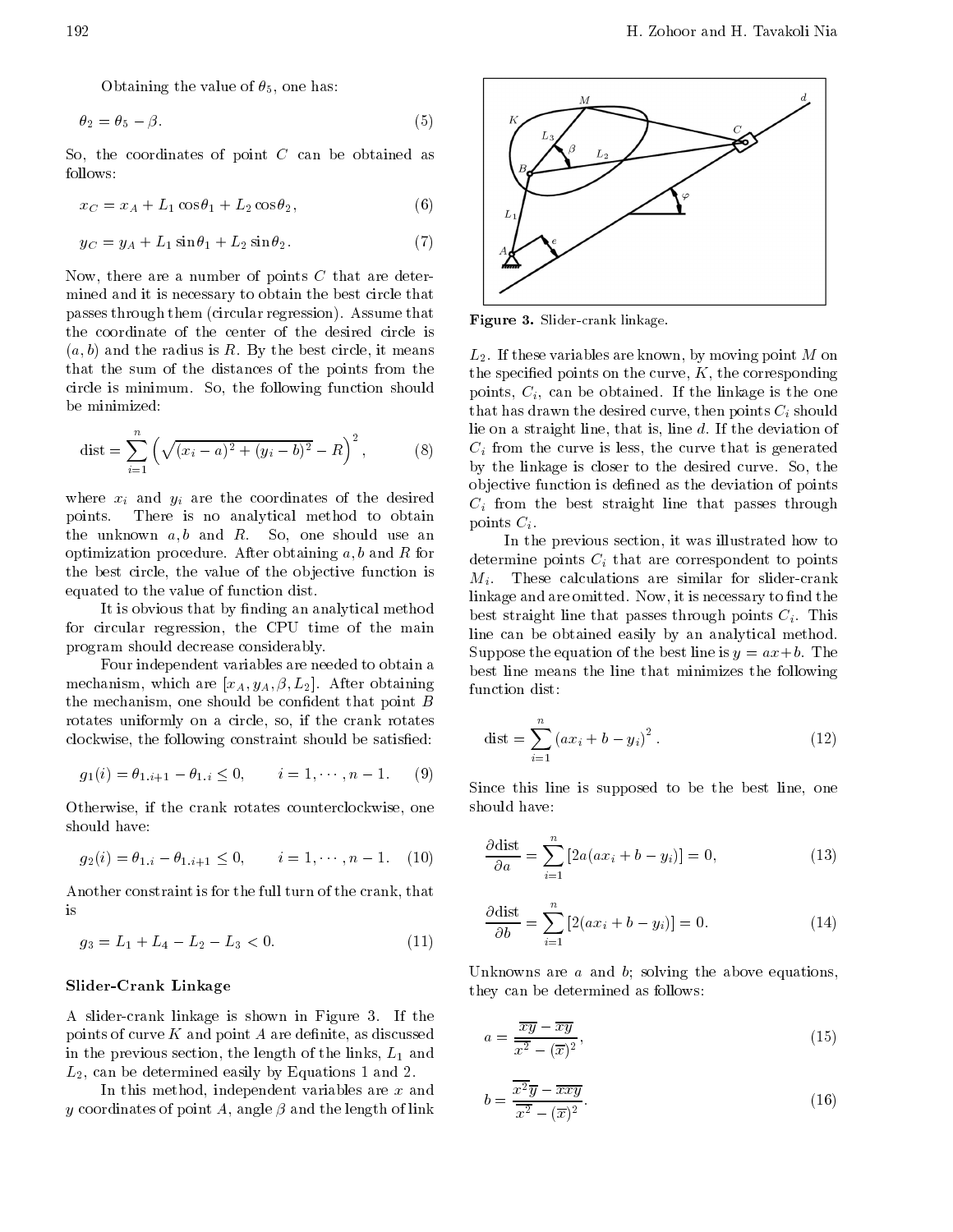Determining the unknown  $a$  and  $b$ , one can put them in Equation 12 and, then, one can consider the value of function dist as the objective function.

After obtaining the linkage, some constraints rotation of the crank that can be obtained by satisfying the following equation

$$
g_1 = e - L_1 + L_2 < 0.
$$

The other constraint is on the sequence of the obtained and the similar intervals in the similar similar intervals in the similar similar intervals in the similar similar order of  $\mu$ and the constraint is not expressed here-in-constraint is not expressed here-in-constraint is not expressed h upper and lower limits can also be considered for the length of the links.

#### RSSP Spatial Mechanism

An RSSP spatial mechanism  $(R \equiv$  revolute joint,  $S \equiv$  spherical joint,  $P \equiv$  prismatic joint) is shown in Figure - As point <sup>a</sup> rotates a full turn around a and perpendicular to the vector,  $\mathbf{u}_a$ , point **c** traces a closed curve, and curve a function and point and curve and curve and curve vector und in the distance cases the distance cases the distance of the distance of the distance of the distance of point  $a_0$  from curve K reaches its maximum and lengths of links  $-$  lands  $\alpha$  and  $-$  lands  $\alpha$ 

Two expressed cases are shown in Figure . The shown in Figure . The same of the state of the state of the state of the state of the state of the state of the state of the state of the state of the state of the state of the one of the cases, the distance of point  $a_0$  to point c is maximum  $(d_{\text{max}})$  and, in the other case, the distance is minimum dminimum dminimum and vector  $\alpha$  and vector under  $\alpha$ as the input independent variables, plane  $M$  can be determined and, then, the distances  $h_{\max}$  and  $h_{\min}$  can be obtained as follows.

$$
h_{\text{max}} = (\mathbf{c}_{\text{max}} - \mathbf{a}_0). \mathbf{u}_a,\tag{17}
$$

وب المراد



r igure 4. noor mechamsm.



**Figure 5.** Two possible solutions for  $a_i$ .

$$
h_{\min} = (\mathbf{c}_{\min} - \mathbf{a}_0) . \mathbf{u}_a,\tag{18}
$$

where  $h_{\text{max}}$  and  $h_{\text{min}}$  are the distances of  $\mathbf{c}_{\text{max}}$  and  $\mathbf{c}_{\text{min}}$ from the plane with the plane  $\alpha$  respectively. The minimizing  $\alpha$  respectively and minimizing  $\alpha$ are obtained as follows

$$
\varphi_{\text{max}} = \cos^{-1}(h_{\text{max}}/d_{\text{max}}),\tag{19}
$$

$$
\varphi_{\rm min} = \cos^{-1}(h_{\rm min}/d_{\rm min}).\tag{20}
$$

Equation 15 can be used, when point  $a_0$  lies inside curve  $K$  (the projection of curve  $K$  on plane  $M$ ), otherwise, when point  $\mathbf{a}_0$  hes outside curve  $K$  ,  $\varphi_\mathrm{min}$ should be obtained by Equation 16:

$$
\varphi_{\rm min} = \pi - \cos^{-1}(h_{\rm max}/d_{\rm max}).\tag{21}
$$

Now L and L- can be calculated

$$
L_1 = \frac{d_{\text{max}}^2 - d_{\text{min}}^2}{2(d_{\text{max}} \cos \phi_{\text{max}} - d_{\text{min}} \cos \phi_{\text{min}})},\tag{22}
$$

$$
L_2 = \sqrt{L_1^2 - d_{\text{max}}^2 - 2d_{\text{max}} \cos \phi_{\text{max}}}.
$$
 (23)

Having point  $a_0$ , vector  $u_a$  and length  $L_3$  as input variables and obtaining length L and L- $\alpha$  and L- $\alpha$ point,  $c_i$ , on curve K, the corresponding points,  $b_i$ , can be determined- If the input variables are so selected that the obtained mechanism draws curve  $K$  exactly, then, points  $\mathbf{b}_i$  should lie on a straight line, that is, line  $d$ , otherwise, the deviation of the linear regression of points bi is regarded as the ob jective function- Points  $\mathbf{b}_i$  that are corresponding to points  $\mathbf{c}_i$  on curve K are determined as follows.

Before obtaining these points it can be seen in Figure 6 that except for points  $c_{\text{max}}$  and  $c_{\text{min}}$ , for each point  $c_i$ , there exist two possible solutions for  $a_i$ . For determining point  $a_i$ , both solutions are required and the property with point and the property with point and the point air of the property of the property of th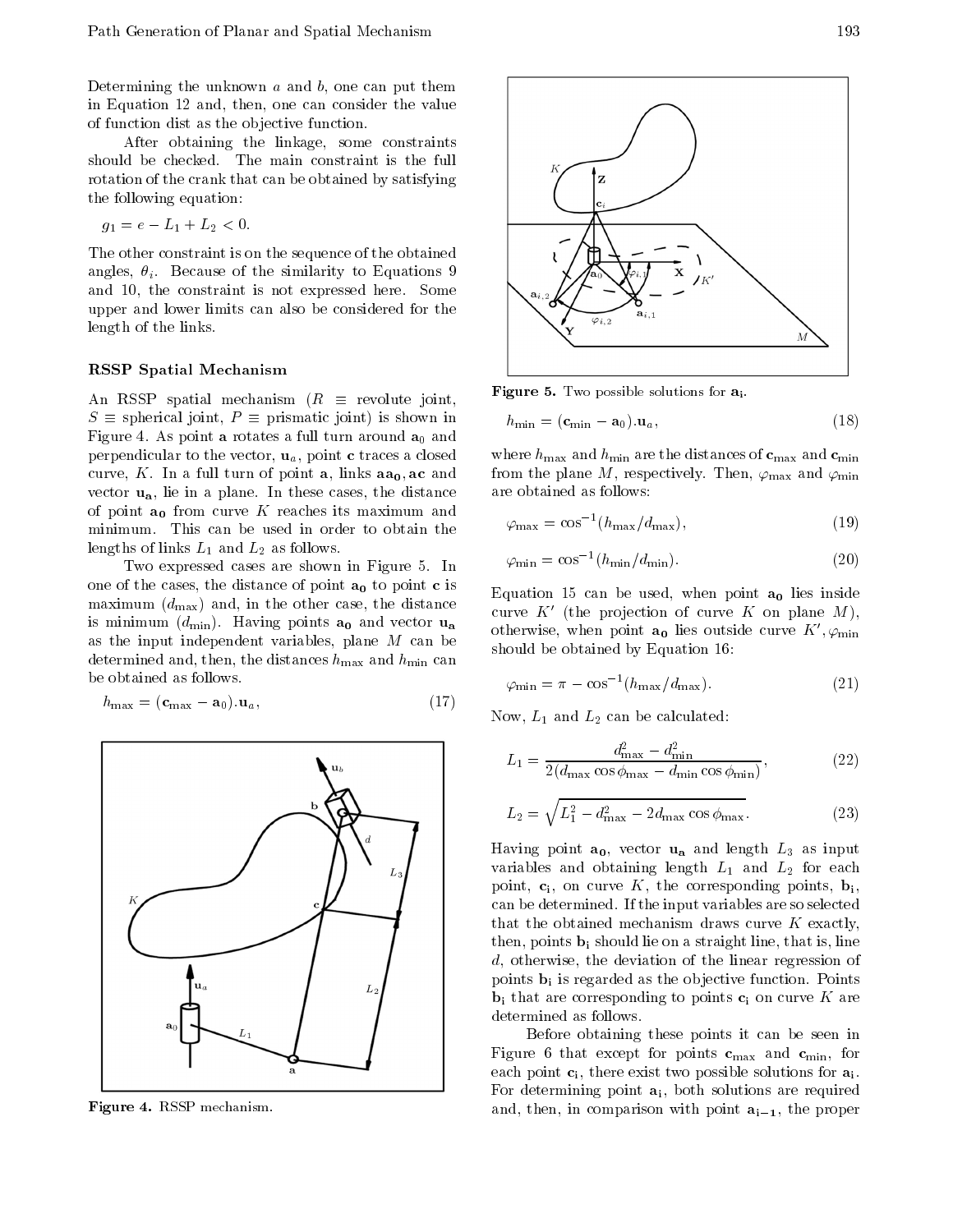

 ${\bf r}$  igure  ${\bf v}$ . The positions of the minimum and maximum distances.

solution is selected-be noted that both is selected-be noted that both is selected-be noted that both is select solutions should be obtained.

and satisfy the following equations of the following equations  $\mathbf{S}$  the following equations of the following equations  $\mathbf{S}$ 

$$
(\mathbf{a}_i - \mathbf{a}_0) . \mathbf{u}_\mathbf{a} = 0, \tag{24}
$$

$$
(\mathbf{a_i} - \mathbf{a_0}).(\mathbf{a_i} - \mathbf{a_0})^T = L_1^2,
$$
\n(25)

$$
(\mathbf{a_i} - \mathbf{c_i}).(\mathbf{a_i} - \mathbf{c_i})^T = L_2^2.
$$
 (26)

Solving the above system of equations,  $a_i$  would be obtained by the following equation points binary  $\mathbf{r}$ are determined.

$$
\mathbf{b}_{\mathbf{i}} = \left[ (L_1 + L_3)\mathbf{c}_{\mathbf{i}} - L_3\mathbf{a}_{\mathbf{i}} \right] / L_2. \tag{27}
$$

Up to now, for each point,  $c_i$ , the corresponding point,  $\mathbf{b}_i$ , is obtained.

At this stage, one needs to determine the best line passing through points bixi yi zi- The best line means a line with the following equation

$$
x = \alpha t,
$$
  
\n
$$
y = \beta t + b,
$$
  
\n
$$
z = \gamma t + c.
$$
\n(28)

 $\mathcal{L}$  , the contract of the contract of the contract of the contract of the contract of the contract of the contract of the contract of the contract of the contract of the contract of the contract of the contract of th

that minimizes the function dist that is defined as follows

$$
dist = \sum \left[ (dx_i + b - y_i)^2 + (ex_i + c - y_i)^2 \right], \quad (29)
$$

where  $d$  and  $e$  can be obtained as follows:

$$
d = \beta/\alpha, \qquad e = \gamma/\alpha. \tag{30}
$$

For the function dist being minimized, the following equations should be satisfied:

$$
\frac{\partial \text{dist}}{\partial d} = 0,\tag{31}
$$

$$
\frac{\partial \text{dist}}{\partial b} = 0,\tag{32}
$$

$$
\frac{\partial \text{dist}}{\partial c} = 0,\tag{33}
$$

$$
\frac{\partial \text{dist}}{\partial e} = 0. \tag{34}
$$

Solving the above system of equations, one has:

$$
d = \frac{n\overline{x}\overline{y} - \overline{y}\overline{x}}{n\overline{x^2} - (\overline{x})^2},\tag{35}
$$

$$
b = \frac{\overline{y}\overline{x^2} - \overline{xy}\overline{x}}{n\overline{x^2} - (\overline{x})^2},\tag{36}
$$

$$
e = \frac{n\overline{xz} - \overline{zx}}{n\overline{x^2} - (\overline{x})^2},\tag{37}
$$

$$
c = \frac{\overline{z}\overline{x^2} - \overline{x}z\overline{x}}{n\overline{x^2} - (\overline{x})^2}.
$$
 (38)

Putting the values of  $b, d, e$  and c in Equation 24, the value of function dist, that is, the desired objective function can be obtained- Similar to the previous section, after obtaining the mechanism, one should be confident of the order of the obtained angles and the full rotation of the crank- For satisfying the former Equations and can be used as constraints- But for the latter, it is still impossible to have a constraint independent of time- So a timedependent constraint was used as follows.

Point a should be rotated around vector  $\mathbf{u}_a$  and by every small change in the angle of rotation, the distance of point a from line d is calculated to a from the calculatedshowld be a changes than L-monday and the changes of the changes of the changes of the changes of the changes of the changes of the changes of the changes of the changes of the changes of the changes of the changes of the in angle of rotation should be selected so small that they will cover all possible angles- If all the distances are larger than L-L the condition of the condition of the condition of the condition of the condition of the c is satisfied.

# OPTIMIZATION PROCEDURE

Conventional search techniques, such as hill-climbing, are often incapable of optimizing a non-linear function. In such cases, a random search method might be required-techniques are quired-techniques are designed-techniques are designed-techniques are designed-techniq extremely interesting for large domains-large domains-large domains-large domains-large domains-large domains-Algorithm  $(GA)$  is a directed random search technique, which can find the global optimal solution in search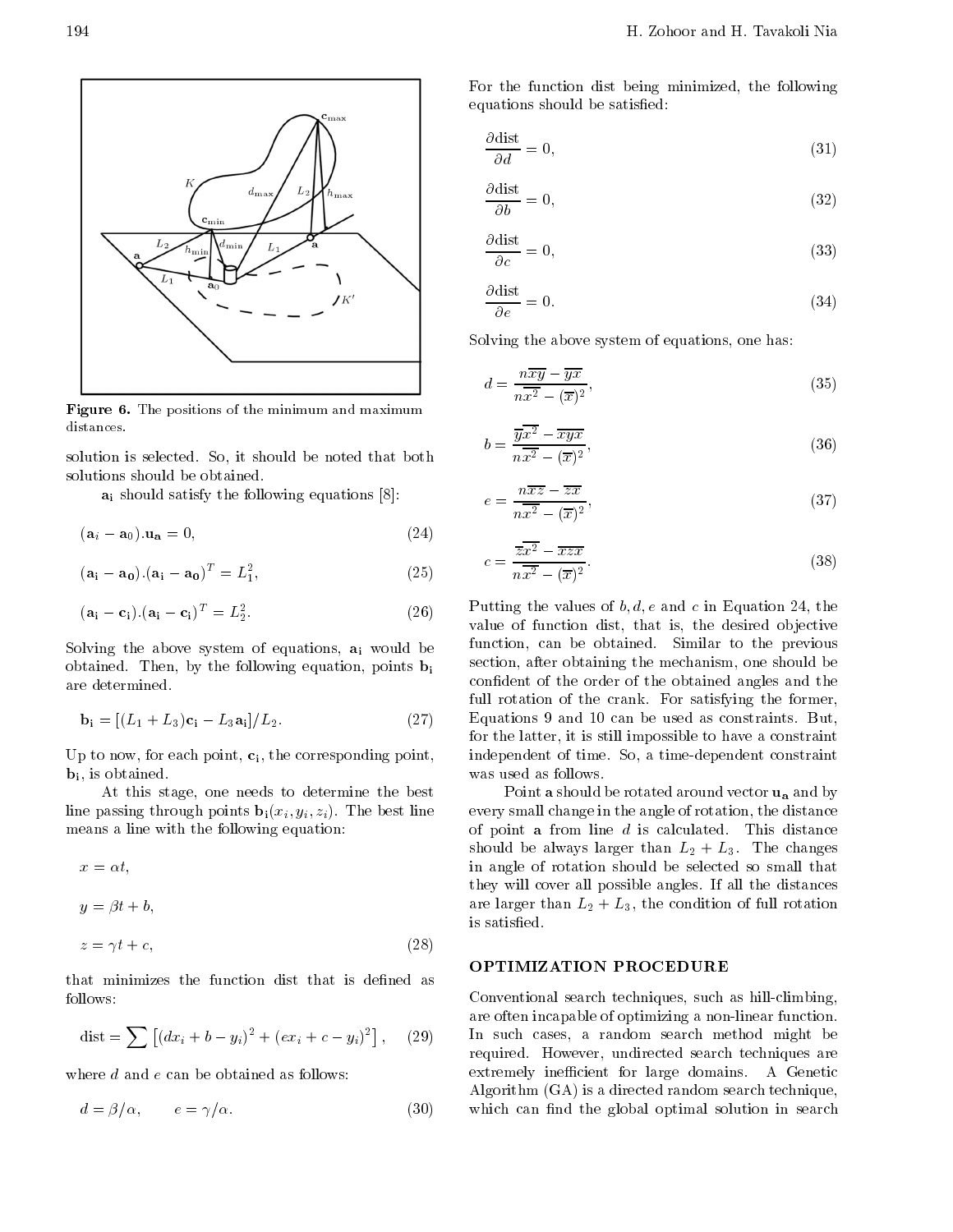space on the state of the contract of the state of the state on the state of the state of the state of the sta the operators it employs are inspired by the natural evolution process- relation approaches as genetic as  $\alpha$ operators, manipulate individuals in a population over several generations to improve their fitness gradually.

There are three common genetic operators: Selection crossover and mutation- An additional repro duction operator, inversion, is sometimes also applied. Some of these operators were inspired by nature of which many versions can be founded and can be founded by the set functions independently and it is not necessary to use all of them in a GA.

There are two common representation methods for individuals a binary string and a vector of real number representation-latter is the paper the latter is the latter in the latter is a second the latter of the employed- and the following the operators used in the compo paper are briefly illustrated.

#### Selection

The aim of the selection procedure is to reproduce more copies of individuals whose fitness values are high, as compared to those whose fitness values are low-come procedure man a significant inuence on a signific driving the search toward a promising area and finding a good solution in the short timenormalized geometric ranking selection method is used-The probability for an individual to be selected is

$$
P_r = \frac{P_b}{1 - (1 - P_b)^{N_p}} (1 - P_b)^{r - 1},\tag{39}
$$

where  $P_b$  is a constant and is proportional to the probability of selecting the best individual;  $r$  is the rank of individual, where 1 is the best and  $N_p$  is the population size-

#### Crossover

This operation is considered the one that makes GA different from other algorithms, such as dynamic programming- is a more to create the most model of  $\sim$ als (children) from two existing individuals (parents) picked from the current population by a selection operation-term are several ways of doing the several ways of doing the several ways of doing the several ways o method used in this paper is as follows.

It is assumed that two individuals,  $X_1$  and  $X_2$ , are to be crossed and that  $X_1$  is better than  $X_2$  in NU terms of fitness. The new individuals,  $\Lambda_1$  and  $\Lambda_2$ , are  $_{\rm E}$ , calculated as follows

$$
X_1^* = X_1 + n_r(X_1 - X_2), \tag{40}
$$

$$
X_2^* = X_1,\tag{41}
$$

where  $n_r$  is a random number in the range  $(0,1)$ . If  $\Lambda_1$  in is infeasible, then, it generates a new random number, nr - If it were not successful for  $\mathbf{I}$  and  $\mathbf{I}$  times let the NT times let the NT times let the NT times let children be equal to the parents and stop-

# Mutation

Unlike crossover the crossover this is a monadic operation-  $\mathbb{R}^n$ is, a child string is produced from a single parent string- the mutation operator forces the mutation of  $\mathcal{L}$ search new areas- extracted, it helps the Gas avoid premature convergence and finds the global optimal X x x- xn- Generate a random integer ir here is not in the new value of the interest of the interest of the interest of the interest of the interest o component after mutation is

$$
x'_{i} = \begin{cases} x_{i} + (u_{i} - x_{i})f(G) & \text{if } x_{i} < 0.5\\ x_{i} - (x_{i} - l_{i})f(G) & \text{if } x_{i} \ge 0.5 \end{cases}
$$
(42)

where  $u_i$  and  $l_i$  are the upper and lower bounds of the irth component respectively-component respectively-

$$
f(G) = \left[ n_2 \left( 1 - \frac{G}{G_{\text{max}}} \right) \right]^{b_s},\tag{43}
$$

where  $\mu$  are two random numbers in the range  $\mu$ and  $G$  is the current generation number-definition number-definition number-definition  $G$ the maximum generation number and  $b_s$  is the shape parameters of mutation-

 can also be considered by dening a penalty function-GA is generally innovated for applying on an unconstrained function, but, the constrained function

For example, if the following functions are the desired constraints

$$
g_1 = 0,\tag{44}
$$

$$
g_2 \le 0. \tag{45}
$$

one has

$$
F_1 = \begin{cases} 0 & g_1 = 0 \\ cf_1 + |g_1| & g_1 \neq 0 \end{cases},
$$
 (46)

$$
F_2 = \begin{cases} 0 & g_2 \le 0 \\ cf_2 + g_2 & g_2 > 0 \end{cases}, \tag{47}
$$

where cf and cf-and cf-and cf-and constants and cf  $\mathcal{J}_{\mathcal{A}}$ cf-- Only when F would F- be calculated-

#### APPLYING THE PROPOSED METHOD ON NUMERICAL EXAMPLES

#### Example 1

In this example, a curve is generated that is drawn by a crank-rocker linkage whose design parameters are given in Table - The coordinates of the species of the species of the species of the species of the species of points on the curve are given in Table 2 and the design parameters of the generated linkage are given in Table 3.

For the generated linkage, the value of the function dist equals -- The desired curve and the generated curve are shown in Figure 7.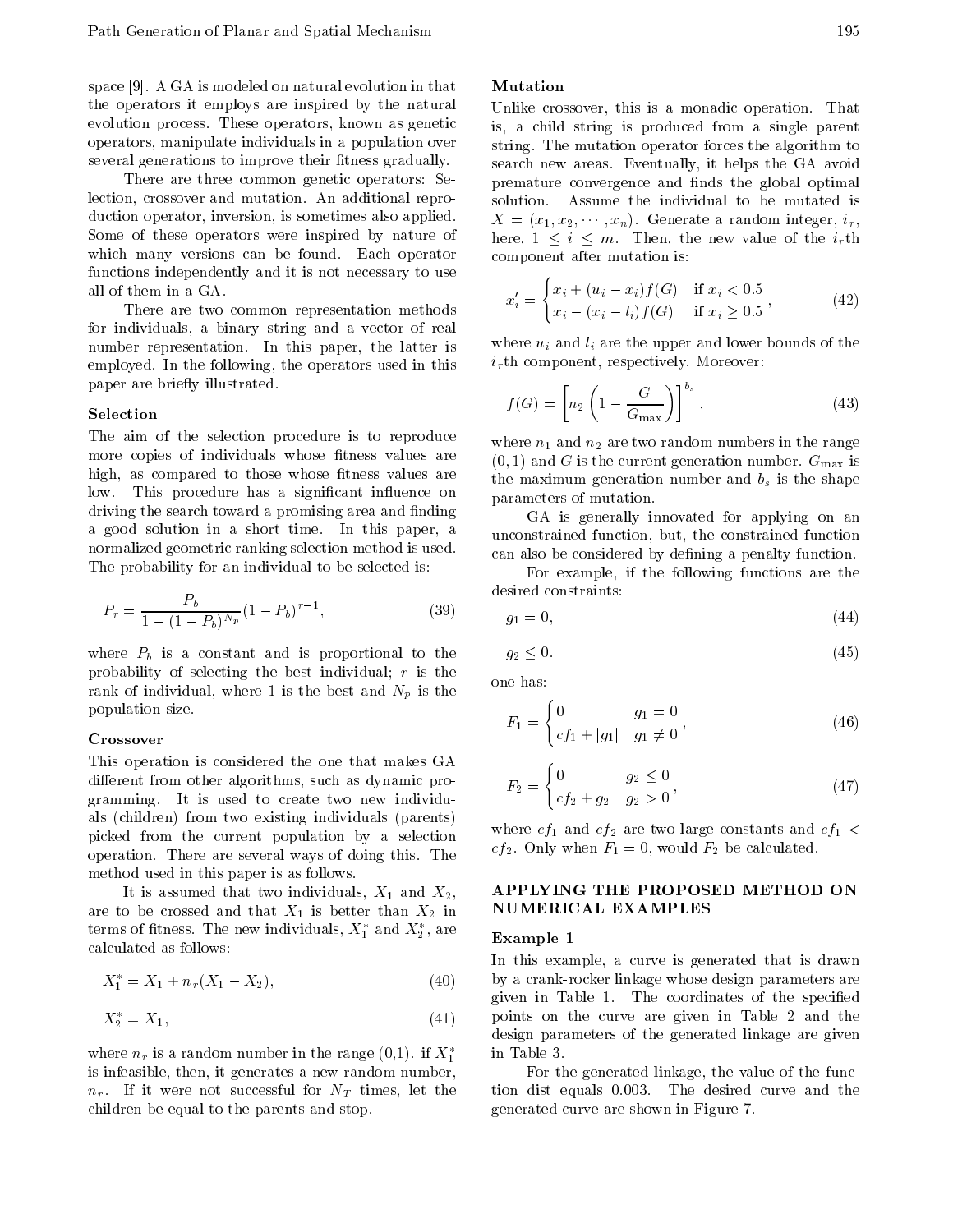**Table 1.** Design parameters of the desired linkage in Example 1.

| $x_A$ | $y_A$ | $L_1 \mid L_2 \mid L_3$ |  | $\begin{array}{c c c c c} \hline \end{array}$ . L <sub>4</sub>   $\begin{array}{c c c} \hline \end{array}$ | $L_{\rm B}$ |                 |
|-------|-------|-------------------------|--|------------------------------------------------------------------------------------------------------------|-------------|-----------------|
| 0.00  |       |                         |  |                                                                                                            |             | $30.00^{\circ}$ |

|           |      | $\Omega$<br>◢ | $\bullet$<br>ູ | 4    | Ð             | 6    |      |      | 9    | 10   |       | 1.0  | 13   |
|-----------|------|---------------|----------------|------|---------------|------|------|------|------|------|-------|------|------|
| $M_{i,x}$ | 3.85 |               | 3.75           | 2.89 | 2.21          | 1.73 | 1.84 | 1.50 | 1.82 | 2.35 | 2.95  | 3.45 | 3.72 |
| $M_{i,y}$ | 1.86 | 1.81          | 0.85           | 0.54 | $\sqrt{0.58}$ | 0.58 | 0.46 | 0.26 | 0.12 | 0.17 | 0.050 | 1.08 | 1.58 |

**Table 2.** Coordinates of points on the curve in Example 1.

**Table 5.** Design parameters of the generated linkage in Example 1.

| $\bm{r}$ .<br>$\mathcal{L}$ A | $y_A$ | $\boldsymbol{\mu}$ | $L_{2}$ | $L_3$ |      | $\boldsymbol{\mu_5}$ |                 | $\overline{C}$                    |
|-------------------------------|-------|--------------------|---------|-------|------|----------------------|-----------------|-----------------------------------|
| 0.38                          | 44    | ാല<br>1.ZU         | 4       |       | 3.26 | 3.30                 | $32.51^{\circ}$ | $-52.91^\circ$<br><u> 04. J 1</u> |

|          |          | $\sim$ |                             |                   |                  | . .                                | . .           |               |
|----------|----------|--------|-----------------------------|-------------------|------------------|------------------------------------|---------------|---------------|
| $x_{A}$  | $y_A$    | ו ש    | $\boldsymbol{\mathit{L}}_2$ | $L_{\rm B}$<br>Ö. | <i><u>ыл</u></i> | $\boldsymbol{\mu_5}$               |               | $\omega$      |
| $0.00\,$ | $0.00\,$ | 1.80   | 1.90                        | 3.90              | 4.80             | -<br>$\tilde{\phantom{a}}$<br>5.I5 | $40.00^\circ$ | $00.00^\circ$ |

**Table 4.** Design parameters of the desired linkage in Example 2.

**Table 5.** Coordinates of points on the curve in Example 2.

|           |                | $\Omega$                    | ு<br>ູ               |     | $\tilde{\phantom{a}}$<br>◡ | 6   | $\overline{ }$ |        | 9             | 10                                 |        | 1 ก<br>⊥∠ | TĄ     |        | Ţр                    |
|-----------|----------------|-----------------------------|----------------------|-----|----------------------------|-----|----------------|--------|---------------|------------------------------------|--------|-----------|--------|--------|-----------------------|
| $M_{i,x}$ | $-0.6$         | $\Omega$                    | $\overline{ }$       |     | 1.6                        | 1.4 | 0.8            | $-0.2$ | ി വ<br>$-1.4$ | $-1.6$                             | $-1.9$ | $-2.1$    | $-1.9$ | $-1.1$ | -1.5                  |
| $M_{i,y}$ | $\circ$<br>4.0 | $\mathcal{L}$ $\mathcal{L}$ | $\sim$ $\sim$<br>0.1 | 6.4 | 5.6                        | 4.9 | 4.1            | 3.8    | 3.4           | 2 <sub>1</sub><br>$\mathbf{0}$ . 1 | 2.9    | $2.6\,$   | 2.9    |        | 2 <sub>5</sub><br>ບ.ບ |

#### Example

In this example, a curve is generated that is drawn by a crank-rocker linkage whose design parameters are given in Table - The desired capacity is not a subdention of the subdential curve  $\mathcal{L}$ change in path and is more complicated in comparison to Example 1.

The coordinates of the specified points on the curve are given in Table 5 and the design parameters of the generated linkage are given in Table 6.

For the generated linkage, the value of the func-



**Figure 1.** Generated and desired curves in Example 1.

tion distribution distribution distribution distribution distribution distribution distribution distribution d generated curve are shown in Figure 8.

#### Example

In this example, the coupler curve of a RSSP mechand the species of the species of the main species of the main species of the main species of the main species of the main species of the main species of the main species of the main species of the main species of the mai mechanism are given in Table - In Table the coordinates of the specified points on the desired curve are given remain the specialistic the species of the species of the generations of the generations of the generation mechanism are given in Table - Table - Table given in Table - Table - Table - Table - Table - Table - Table - T



**Figure 8.** Generated and desired curves in Example 2.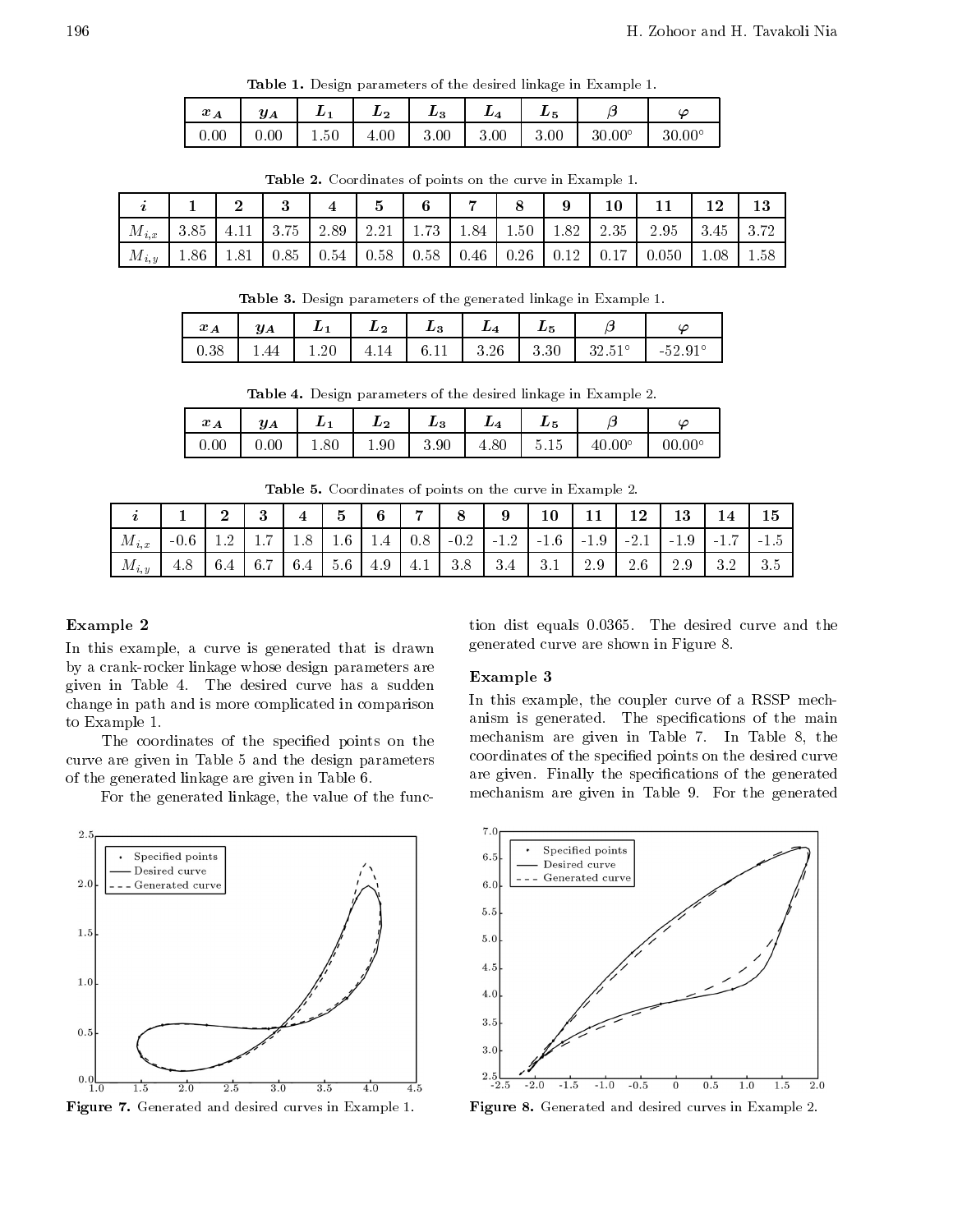|  |  |  |  | <b>Table 6.</b> Design parameters of the generated linkage in Example 2. |  |  |  |  |
|--|--|--|--|--------------------------------------------------------------------------|--|--|--|--|
|--|--|--|--|--------------------------------------------------------------------------|--|--|--|--|

|  |  |  | $x_A$   $y_A$   $L_1$   $L_2$   $L_3$   $L_4$   $L_5$   $\beta$   $\varphi$           |  |
|--|--|--|---------------------------------------------------------------------------------------|--|
|  |  |  | $-0.2$   -1.5   1.97   3.92   6.7   8.03   6.48   43.86 $^{\circ}$   -9.68 $^{\circ}$ |  |

|  |  |  | <b>Table 7.</b> Design parameters of the desired mechanism in Example 3. |  |  |  |  |  |  |  |
|--|--|--|--------------------------------------------------------------------------|--|--|--|--|--|--|--|
|--|--|--|--------------------------------------------------------------------------|--|--|--|--|--|--|--|

| $a_{0,x}$ | $a_{0,y}$ | $a_{0,z}$ | $a_x$ | $a_y$ | $a_z$ | $b_x$  | $\bm{b}_{\bm{y}}$ | $b_z$ | $u_{1,x}$ | $u_{1,y}$ | $u_{1,z}$ | $u_{2,x}$ | $u_{2,y}$ | $u_{2,z}$ |
|-----------|-----------|-----------|-------|-------|-------|--------|-------------------|-------|-----------|-----------|-----------|-----------|-----------|-----------|
|           |           |           |       |       |       | $\sim$ |                   | 10    | 0.31      |           |           |           |           |           |

| ı         |        | ച<br>∠ | $\Omega$ |      | b    | 6    | $\rightarrow$ |      | 9    | $10\,$ | 11   | 12   | 13   | 14   | 15     |
|-----------|--------|--------|----------|------|------|------|---------------|------|------|--------|------|------|------|------|--------|
| $M_{i,x}$ | $-0.5$ | $-0.4$ | $-0.2$   | 0.15 | 0.61 | 1.07 | 1.47          | 1.74 | 1.99 | 1.94   | 1.64 | 1.26 |      | 0.28 | $-0.1$ |
| $M_{i,y}$ | 2.5    | 1.81   | 1.13     | 0.70 | 0.50 | 0.55 | 0.86          | 1.42 | 2.33 | 3.07   | 3.65 | 4.00 | 4.05 | 3.86 | 3.49   |
| $M_{i,z}$ | 5.0    | 4.70   | 4.30     | 3.91 | 3.55 | 3.20 | 3.01          | 3.10 | 3.61 | 4.16   | 4.66 | 5.04 | 5.27 | 5.34 | 5.3    |

**Table 8.** Coordinates of the points in Example 5.

**Table 9.** Design parameters of the generated mechanism in Example 5.

| $a_{0,x}$ | $a_{0,y}$ | $a_{0,z}$           | $a_x$ | $a_u$  | $a_z$  | $\bm{v_x}$ | $\bm{v}_{\bm{y}}$ | $b_z$ | $u_{1,x}$ | $u_{1,y}$ | $u_{1,z}$ | $u_{2,x}$ | $u_{2,y}$ | $u_{2,z}$ |
|-----------|-----------|---------------------|-------|--------|--------|------------|-------------------|-------|-----------|-----------|-----------|-----------|-----------|-----------|
| 8.67      | - 9.9     | . .<br>- 63<br>-0.4 | 4.80  | $-6.2$ | $-6.2$ | $-3.6$     | . 68              | 11.   | 0.1       | 0.27      | 0.95      | $-0.2$    |           | 0.93      |

mechanism the value of the function dist equals --The desired curve and the generated curve are shown in Figure 9.

# **CONCLUSION**

The ordinary method of synthesis regards structural error as the objective function, which equals the sum of the difference between two curves in some specied points- For simplication in the selection of these points, a concept of timing is introduced that has no practical value- Timing imposes unnecessary communication and the problems in the problem cause some some some limitation on solution space- In ordinary methods



**Figure 9.** Generated and desired curves in Example 5.

 some optimization procedures are used that lead to a local optimal point and is highly dependent on the starting solution.

In the proposed method, an effective way for optimal synthesis is introduced that is applicable to a vast type of planar and spatial mechanisms- The ob jective function is based on the deviation of some specific points from a curve that is obtained by regression- It can be a circle in a plane for a crank-rocker mechanism, a straight line in a plane for a slider-crank mechanism, a line in space for RSSP mechanisms a circle in space for a mechanism where one end of its coupler link traces a circle, such as a RSSR mechanism and a cylinder for a mechanism where one end of its coupler link traces a cylinder such as a RRSC mechanism etc. So as a RRSC mechanism etc. So as can receive the so as can receive the be seen, the method is easily applicable to most well known mechanisms.

This method is independent of timing and reflects, effectively, the difference between two curves as the ob jective function- The dominant characteristics of this method are the decrease in the number of input design variables and the applicability to different types of planar and spatial mechanisms- For example for the crank-rocker linkage, four design variables are needed and for the RSSP mechanism, six design variables are needed- So it would result in a decrease in the number of the input variables of the optimization procedure and, so, a considerable decrease in CPU time of the program- For optimization a genetic algorithm is used that leads to a global optimal solution-term of the control optimal solutionobjective function is somehow defined so that, at the end, one is confident of the satisfied constraints.